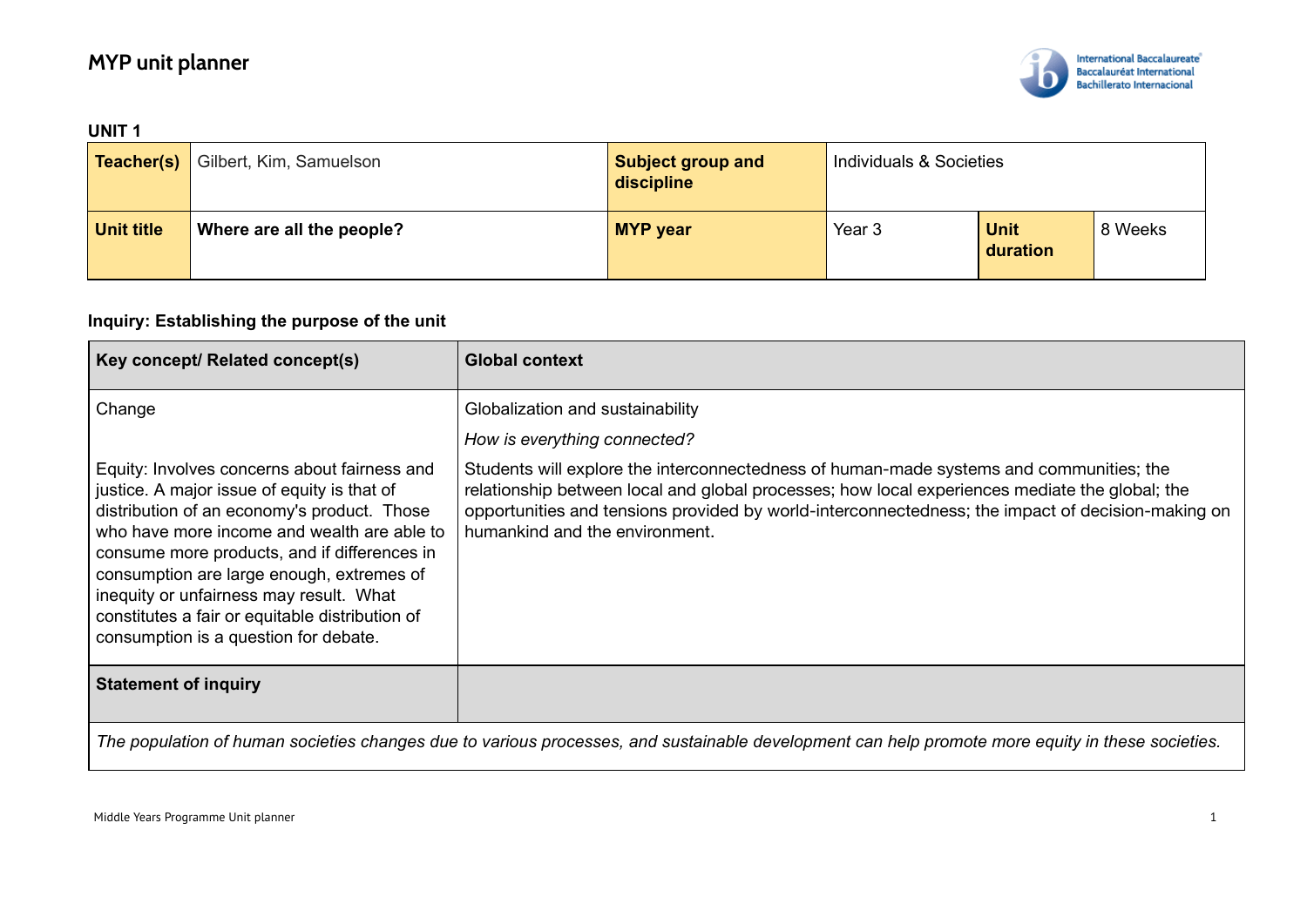

| <b>Inquiry questions</b>                                                                                                                                                                                                                                                                                                        |                             |  |  |
|---------------------------------------------------------------------------------------------------------------------------------------------------------------------------------------------------------------------------------------------------------------------------------------------------------------------------------|-----------------------------|--|--|
| <b>Factual</b><br>What has been the pattern of global population change?<br>How can we model population change?<br>What are some of the social issues that can be caused by population change?<br>How can sustainable development promote equity in societies?<br>Conceptual<br>What processes contribute to population change? |                             |  |  |
| What are the features of equitable and fair societies?                                                                                                                                                                                                                                                                          |                             |  |  |
| <b>Debatable</b>                                                                                                                                                                                                                                                                                                                |                             |  |  |
| Should governments try to control the size of their populations?                                                                                                                                                                                                                                                                |                             |  |  |
|                                                                                                                                                                                                                                                                                                                                 |                             |  |  |
| <b>Objectives</b>                                                                                                                                                                                                                                                                                                               | <b>Summative Assessment</b> |  |  |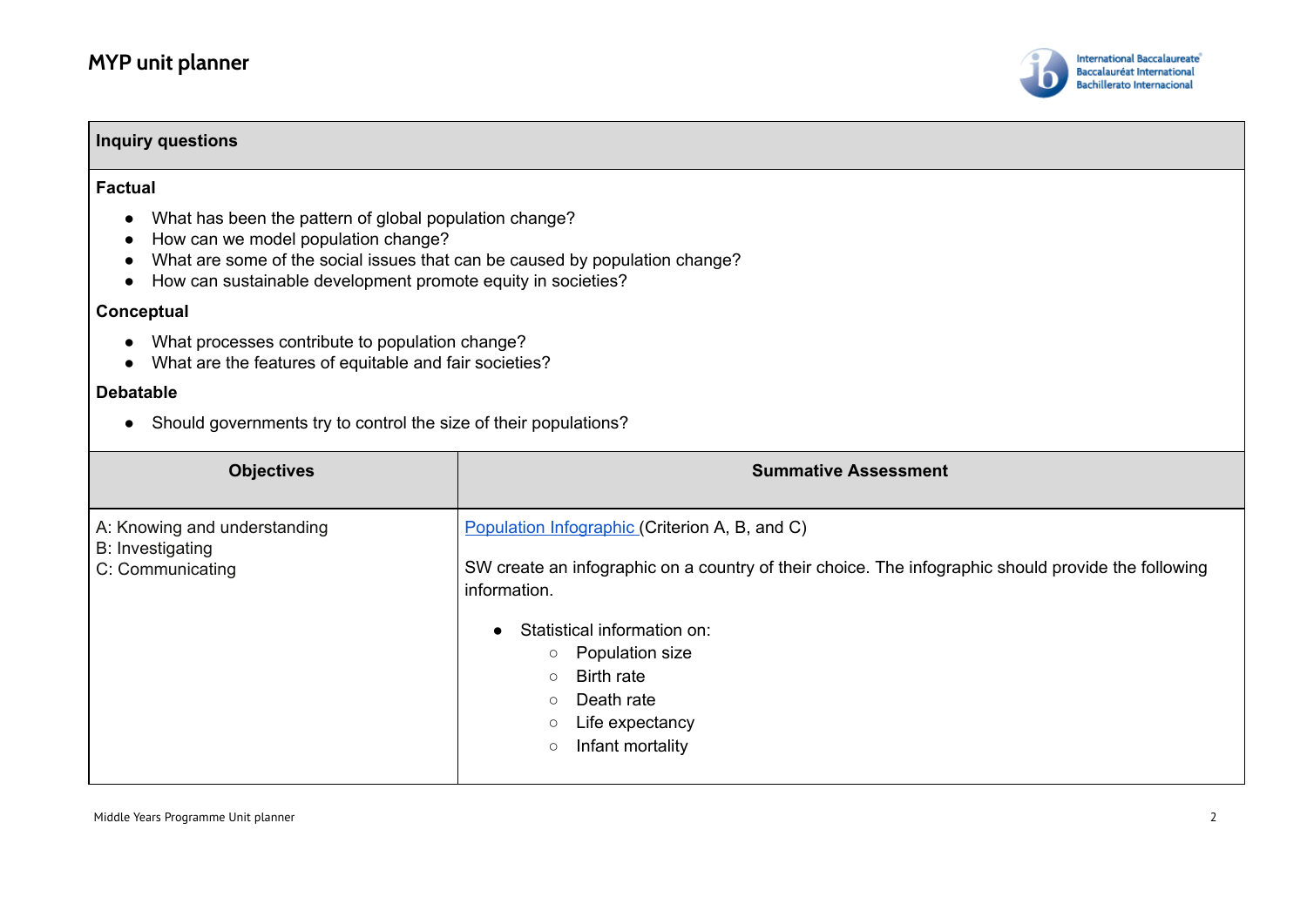

|                                                                                                           | Visuals and Graphs:<br>Map<br>$\circ$<br>A population pyramid<br>Relevant image(s) to reflect population structure, or photographs<br>$\circ$<br>Questions to Answer in the written section of the infographic:<br>What are the reasons for the current population structure?<br>$\circ$<br>Are there any issues for the country with the existing population structure (for example,<br>$\circ$<br>ageing population)?<br>What solutions or suggestions would you recommend for the government to help the<br>$\circ$<br>country to develop in the future? |
|-----------------------------------------------------------------------------------------------------------|-------------------------------------------------------------------------------------------------------------------------------------------------------------------------------------------------------------------------------------------------------------------------------------------------------------------------------------------------------------------------------------------------------------------------------------------------------------------------------------------------------------------------------------------------------------|
| <b>Approaches to learning (ATL)</b>                                                                       |                                                                                                                                                                                                                                                                                                                                                                                                                                                                                                                                                             |
| Communication: communication through interaction                                                          |                                                                                                                                                                                                                                                                                                                                                                                                                                                                                                                                                             |
| Participate, share and collaborate online<br>$\bullet$                                                    |                                                                                                                                                                                                                                                                                                                                                                                                                                                                                                                                                             |
| Research: information literacy skills                                                                     |                                                                                                                                                                                                                                                                                                                                                                                                                                                                                                                                                             |
| Make connections between sources<br>Analyze and interpret media<br>Identify primary and secondary sources |                                                                                                                                                                                                                                                                                                                                                                                                                                                                                                                                                             |
| Thinking: critical-thinking skills                                                                        |                                                                                                                                                                                                                                                                                                                                                                                                                                                                                                                                                             |
| Connect ideas<br>Create original works                                                                    |                                                                                                                                                                                                                                                                                                                                                                                                                                                                                                                                                             |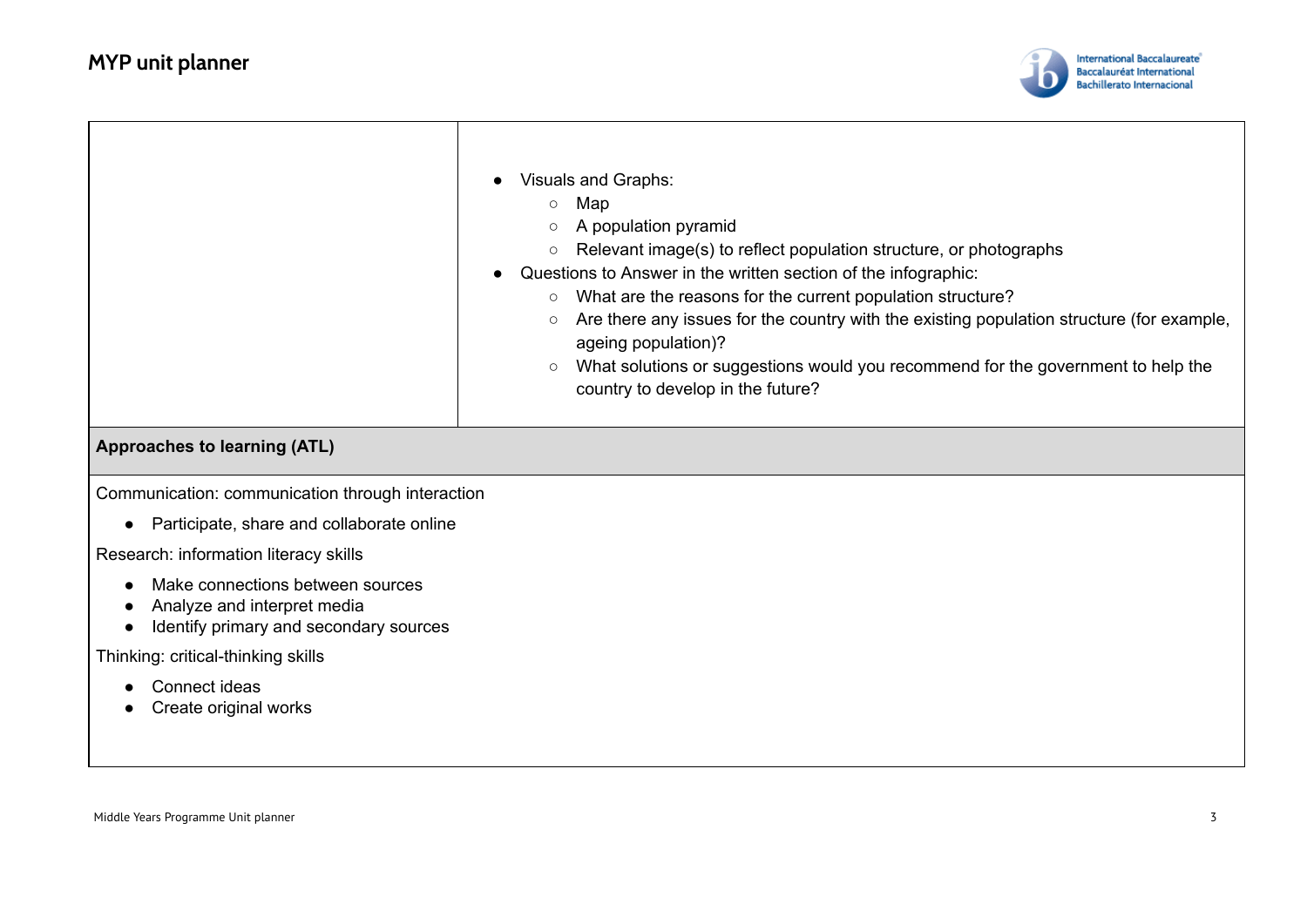

#### **IB Learner Profile attribute**

Communicators- by using a range of different methods of communicating understandings.

#### **Action: Teaching and learning through inquiry**

| Content (what will you teach?)                                                                                                                                                                                                                                                                                                                                      | <b>Learning experiences</b><br>(what will the students do?)                                                                                                                                                                                                                                                                                                                                                                                                                                                | <b>Formative assessment</b>                           | <b>Differentiation/Resources</b>                                                                                                    |
|---------------------------------------------------------------------------------------------------------------------------------------------------------------------------------------------------------------------------------------------------------------------------------------------------------------------------------------------------------------------|------------------------------------------------------------------------------------------------------------------------------------------------------------------------------------------------------------------------------------------------------------------------------------------------------------------------------------------------------------------------------------------------------------------------------------------------------------------------------------------------------------|-------------------------------------------------------|-------------------------------------------------------------------------------------------------------------------------------------|
| Key Vocabulary:<br><b>Birth rate</b><br>Death rate<br>Infant mortality<br>$\bigcirc$<br>rate<br>Life expectancy<br>$\bigcirc$<br>Natural increase<br>$\circ$<br>Demographics<br>Migration<br>Emigration<br>$\circ$<br>Immigration<br>$\circ$<br>Push factors<br>$\circ$<br>Pull factors<br>$\circ$<br>Overpopulation<br>Overcrowding<br>Young population<br>$\circ$ | Inquiry: Students will find out how the<br>world population has changed over time<br>and which processes allow this to<br>happen.<br>Action: Students will explore the ways of<br>modeling population change and look at<br>case studies of social issues in different<br>societies due to these changes.<br>Reflect: Students will reflect on the<br>challenges facing societies at different<br>times in their development and<br>sustainable solutions to develop more<br>equitable and fair societies. | See Daily Lesson Plans here<br>Criterion A/D Practice | Resources notebooks-<br>made during class<br>Vocabulary taxonomy<br>Sentence frames<br>Strategic groups for<br>cooperative learning |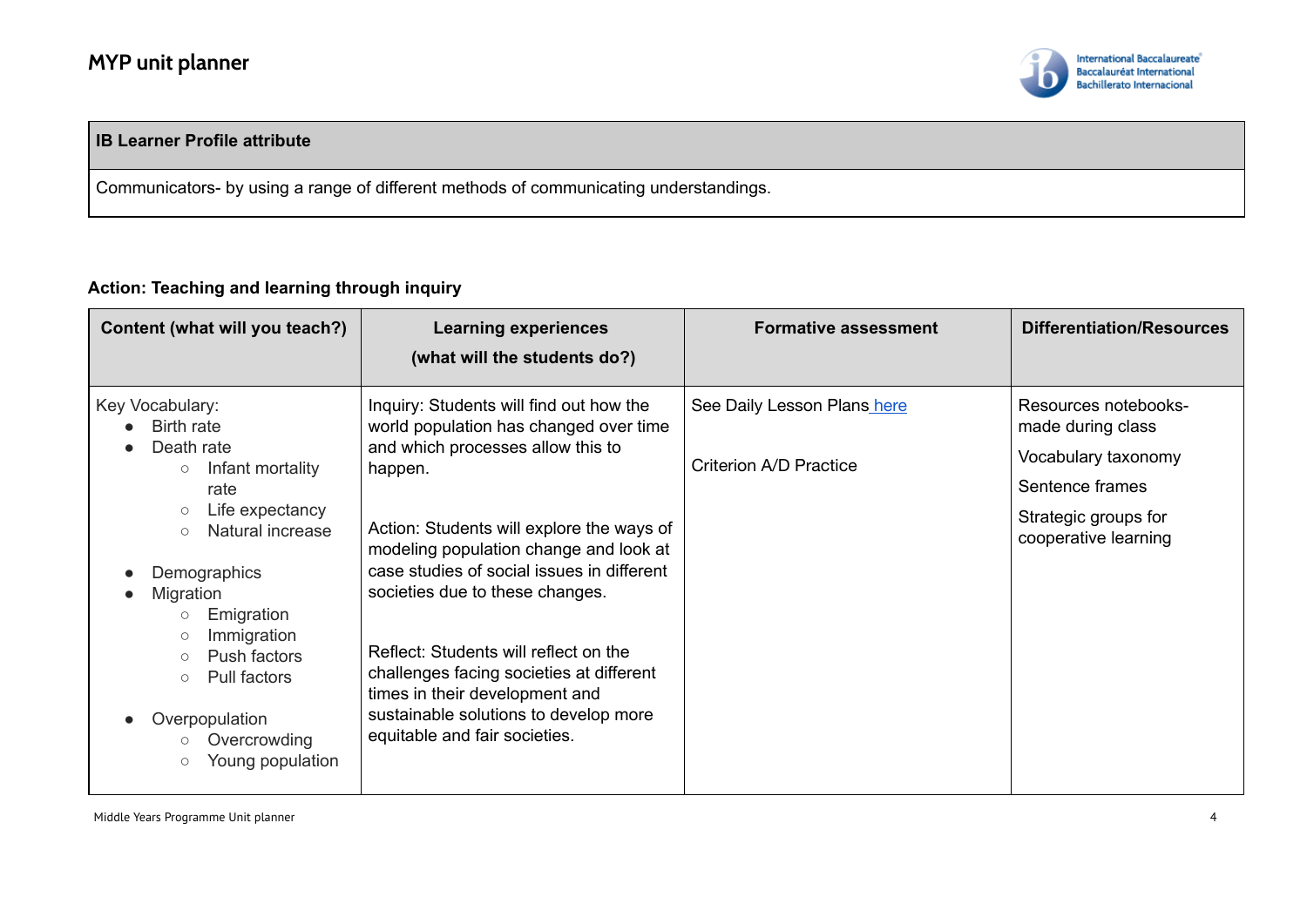## **MYP** unit planner



| Ageing population<br>$\bigcirc$<br>Declining<br>$\circ$<br>population<br>Population<br>Demography<br>Birth rate, Death rate, Infant<br>mortality rate, Life expectancy,<br>Overpopulation, Overcrowding,<br>developing country<br>Natural increase, youthful<br>population, exponential growth,<br>Push factors, Pull factors, Young<br>population, Aging population,<br>Declining population, population<br>distribution, undeveloped<br>country, developed country |  |  |  |  |
|----------------------------------------------------------------------------------------------------------------------------------------------------------------------------------------------------------------------------------------------------------------------------------------------------------------------------------------------------------------------------------------------------------------------------------------------------------------------|--|--|--|--|
| Resources used for the unit                                                                                                                                                                                                                                                                                                                                                                                                                                          |  |  |  |  |
| Institute for Human Education: website<br><b>Interactive World Map by Luminosity</b><br>People on the Move: activity on migration<br>Population Growth in India: interactive case study<br>Prb.org: articles, activities, case studies, lessons<br>National Geographic: video<br>Article: Quiz: Population 7 Billion-Could We All Fit in One City?<br>Article: 143 Million People May Soon Become Climate Migrants                                                   |  |  |  |  |